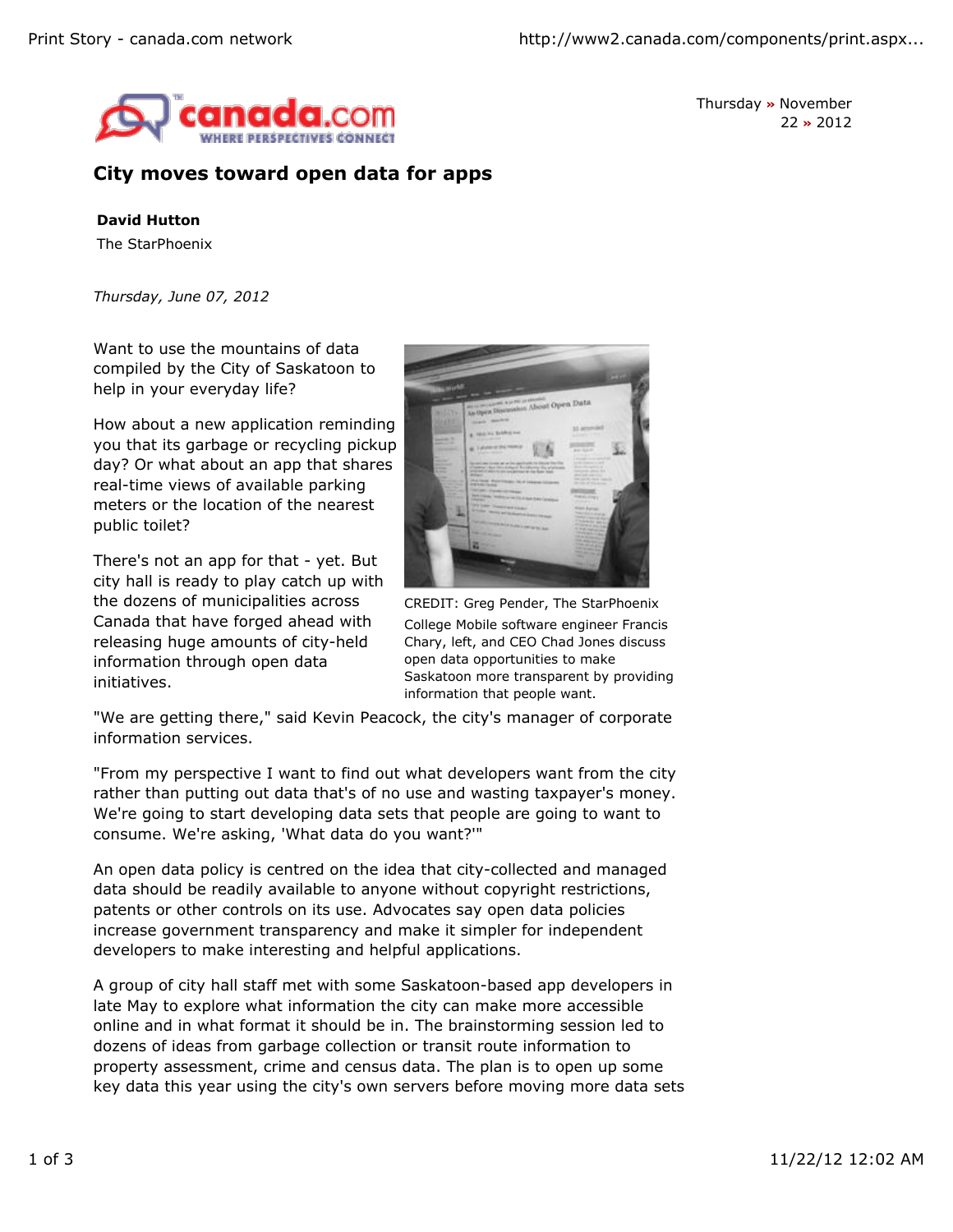to Microsoft's open government data initiative.

"This has been a priority (for the city), but not as high as it probably should be," said Chad Jones, CEO of College Mobile, a Saskatoon-based app development company. "This is the spirit of the times - everybody is doing it across the country and even across the world. We wanted to pursue this and make sure it actually goes forward."

The potential is there, Jones said. Saskatoon has an active app development community that would put the information to good use, he said.

Developers are already anticipating Saskatoon Transit's move to real-time GPS tracking of buses in 2013. The transit department is piloting global positioning technology on 30 of its 155 buses right now. Once that goes citywide, developers will be able to create apps that let riders know on their phone how far away their bus is from their stop.

Opening up government data has spawned dozens of apps and websites in other cities, including an Australian app that tracks the nearest public toilet and a Washington, D.C.-based app that correlates crime and traffic data and calculates the safest way to walk home when drunk.

Apps have been used to mine and track the voting records of politicians, allow citizens to simulate changes to government budgets or tell users how often buses or flights arrive on time.

"I think we have to ask what the community at large wants to see," Jones said. "I don't think they'd want to see a council minutes app. But there could be a one-stop shop for City of Saskatoon. Find out about garbage pickup, find out about my neighbourhood, even register for events. You can go to the City of Saskatoon website and try to find the right page, but it's a bit of a mess, especially on mobile devices."

Peacock said the city wants to freely share as much useful data as possible while respecting privacy and security concerns. The city is considering offering prizes for a hackathon, where programmers collaborate on projects, with the intent of handing out cash to the best app developed with city data.

"I really see the value in this," he said. "There's lots of opportunity here, but it's not the only focus from an IT perspective. It's a side project and not the highest priority.

"This year, we're trying to get the framework in place."

Jones said it can't happen fast enough.

"It would be really nice to have some measurable goals in terms of timelines," he said. "Plenty of people have approached the city prior to this meeting and it's never really gone anywhere, so we're trying to create a community movement, a grassroots movement. The city is open to this - we want this. It's good for everybody. It's a winwin."

dhutton@thestarphoenix.com